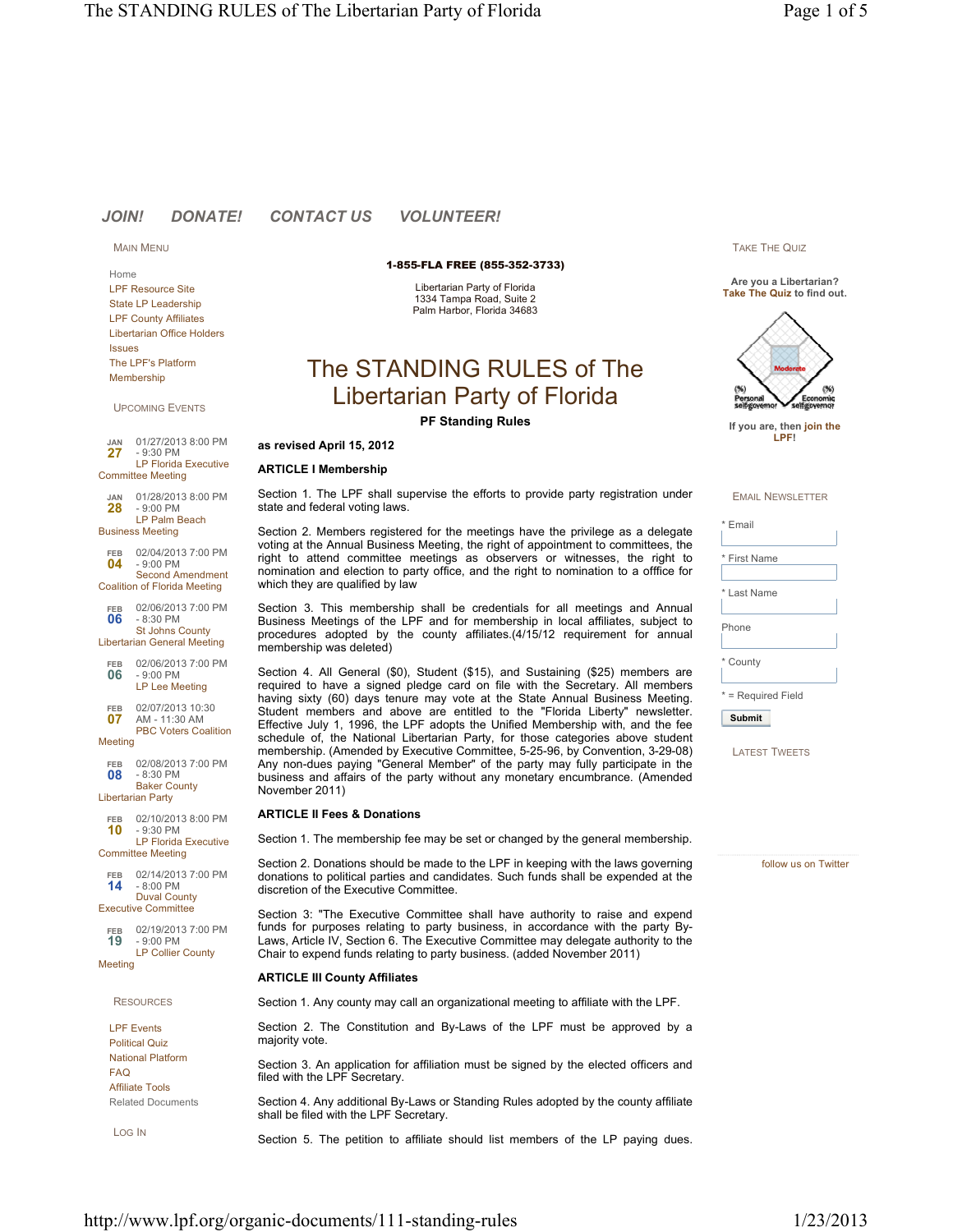Username

Password

Remember Me **Login**

Forgot your password? Forgot your username? Create an account

County affiliates are required to send to the LPF Executive Committee:

A. copy of their annual audit, that was also sent to their local county elections office prior to April 1. The audit will not require preparation by a C.P.A. RE: State statute 103.121 (2

B. Annual list, prior to April 1, of officers with title, mail address, email address, and phone number. (Subsections A & B added by Executive Committee 9 MAR 2008) Section 6. No county affiliate shall endorse a candidate for state-wide office

who has opposition by a candidate endorsed or nominated by the LPF.

Section 7. The county affiliate may petition the LPF or its officers or committees on any political matter.

#### **ARTICLE IV Election of Officers, Directors, Candidates**

Section 1. All candidates for office and political office may be asked to confirm certain basic principles before the convention This may be delegated to the Nominating Committee for candidates for party office (including Delegates to the National Convention of the Libertarian Party and Presidential Electors) and to the Electoral Victory Committee for Candidates for political office, and includes confirming that they are members of the State Party and registered to vote in the state as Libertarians. (Passed by the Executive Committee 1-16-93, delineating 2 committees, Executive Committee, 7-10-93, amended by the Executive Committee 3-6-96 and 7-27-96)

Section 2. All candidates for officers, directors, and political office shall file intention forms with the nominating committee or with the secretary as nominated from the floor. These will be provided by the committee.

Section 3. Such forms should be on file before the Executive Committee names a person to fill the vacancy.

Section 4. Candidates nominated must be able to serve if elected.

Section 5. Delegates and Alternates to the National Convention of the Libertarian Party, not otherwise elected at an LPF convention, may be designated by a majority vote of those members of the LPF Executive Committee in attendance at the National Convention. (Passed by the Executive Committee, 6-5-96)

Section 6: Notice of all party meetings shall be provided and include the time, date, and place (or telephone conference number, internet URL, and login information where applicable) at least fourteen (14) days prior to the meeting date. Notice of meetings, including the above referenced information, shall be published on the official Libertarian Party of Florida website at http://www.lpf.org at least fourteen (14) days prior to the meeting date." (added November 2011)

Section 7: In a presidential election year, the Executive Committee shall nominate presidential electors equal to the total number of U.S. Representatives and Senators in the State of Florida. The list of presidential elector nominees shall be presented to the Governor prior to September 1st, or as required by law. (added November 2011)

#### **ARTICLE V Executive Committee Meetings**

Section 1. The Executive Committee shall meet at such time and place as directed by the Chairperson, or at the written request of one-third or more of the Executive Committee, or by the written request of a county affiliate. Notice shall be given in such manner to insure a quorum.

Section 2. The Executive Committee may without meeting, conduct business by communication, voting on questions put to them by or with the approval of the chairperson. Such vote shall be kept by the Secretary until the next meeting and then such vote shall be incorporated in the minutes. A majority vote of the committee shall prevail. If a majority of affirmative votes is not recorded within fifteen (15) days, the question will have failed to pass. (Amended by the Executive Committee, 7-10-93)

Section 3. Proxy voting shall not be allowed, but members can vote on specific questions by written notice. Voting by telephone can be conducted if no objection is raised.

Section 4. The Executive Committee, after review with the affiliate concerned, may, by a two thirds vote, suspend the affiliation of a county party, a member of the party, or an officer or director of the Executive Committee.

Section 5. The immediate past Chairperson shall serve on the Executive Committee and be entitled to all due notices, but shall not have the right to vote unless entitled to vote because of election to another Executive committee position. (Amended by the Executive Committee, 7-10-93)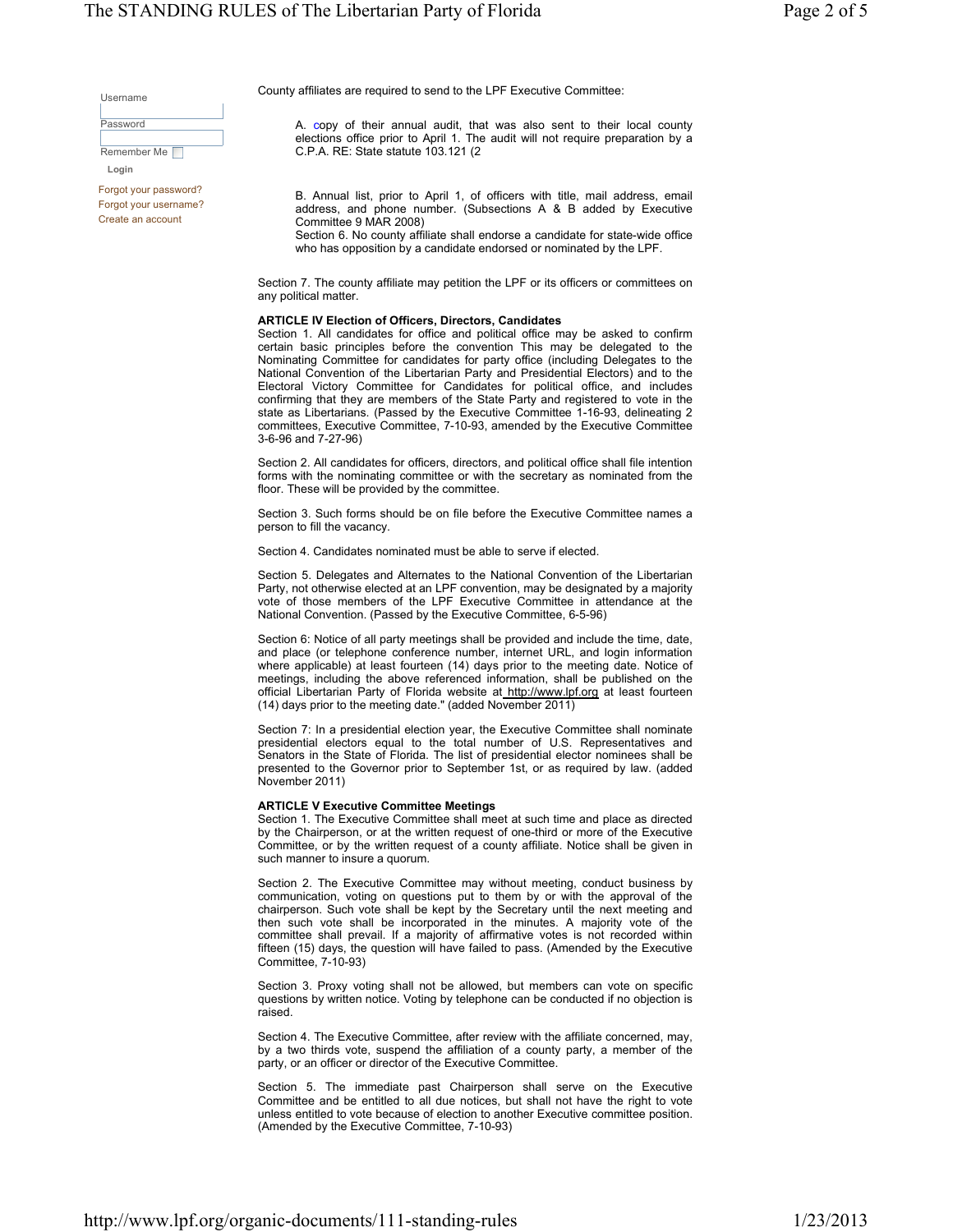Section 6. Non-attendance of a member at three (3) meetings per term can be construed by the Executive Committee as resignation of that member and grounds for replacement by the Executive Committee until the next annual meeting of the party. (Passed by the Executive Committee, 10-4-92)

7. Upon suspension of an officer of the party or a member of the executive committee, the officer or member may appeal the suspension in writing within 30 days. If no appeal is made by the suspended officer or member, they shall be removed from office upon expiration of the 30-day appeal period. If an appeal is made, the executive committee shall review the appeal and vote upon removal at the next regularly scheduled executive committee meeting. A 2/3 majority vote for will be required to remove the suspended officer or member. Should the vote fail, the suspension will be lifted. (Added November 2011)

8. The Executive Committee shall elect its officers at the convention immediately following the election of the Executive Committee by the delegation. (Added March 4, 2012)

## **ARTICLE VI Convention Rules**

Section 1. A minority report may be made by two members or 10% of the committee on any plank of the platform or changes under the Rules Committee. There shall be a limit of two minority reports on any one of the items. The highest number of votes shall determine the rank of the reports.

Section 2. The Chairperson of the committee shall decide the order of business and the appearance of persons before the committee. What Committee is this written about?

#### **ARTICLE VII Statement of Principles, Platform & Policy**

Section 1. The Statement of Principles of the p arty and Platform of the Libertarian Party may be ratified by the LPF.

Section 2. A supplement party platform for Florida politics may be presented to any annual convention.

Section 3. The LPF may adopt resolutions to present to the National Libertarian Party convention.

Section 4. The affiliates reserve the right to adopt local platforms.

Section 5. A vote of two-thirds of the general membership shall be required to veto the Statement of Principles and subject the LPF to suspension from the National Party

Section 6. A vote of two-thirds of the general membership shall be required before the LPF will not actively support the National platform or candidate.

#### **ARTICLE VIII Spokesmanship**

Section 1. The Chairperson shall speak for and at the direction of the Executive Committee and the Party.

Section 2. Persons speaking for the LPF shall have the express approval of the Chairperson or reserve their comments to personal comments.

Section 4: The Executive Committee, upon consideration of the recommendations by the Nominating Committee, shall have authority and responsibility to select LPF endorsed candidates for which the party may provide financial and logistical campaign support, and conduct campaign activities, in accordance with applicable law. Amended November 2011

**ARTICLE IX Proprietary Use of 'LPF'** (Entire Article added at NOV 2007 Executive Committee Meeting)

Section 1. In recognition of the fact that the label "LPF" is frequently used to refer to the Libertarian Party of Florida, the members of the the LPF should adhere to the following guidelines:

A. Any website, discussion forum, email list server, or other similar entity, including, but not limited to, Yahoo groups and Google groups (hereinafter "web entities") that use the label "LPF" in its name shall be owned and operated only by current members of the Executive Committee of the Libertarian Party of Florida and its recognized affiliates;

B. Each web entity shall be owned, when practicable, by three current members of the Executive Committee of the Libertarian Party of Florida, one of which shall include the current Chair of the Libertarian Party of Florida,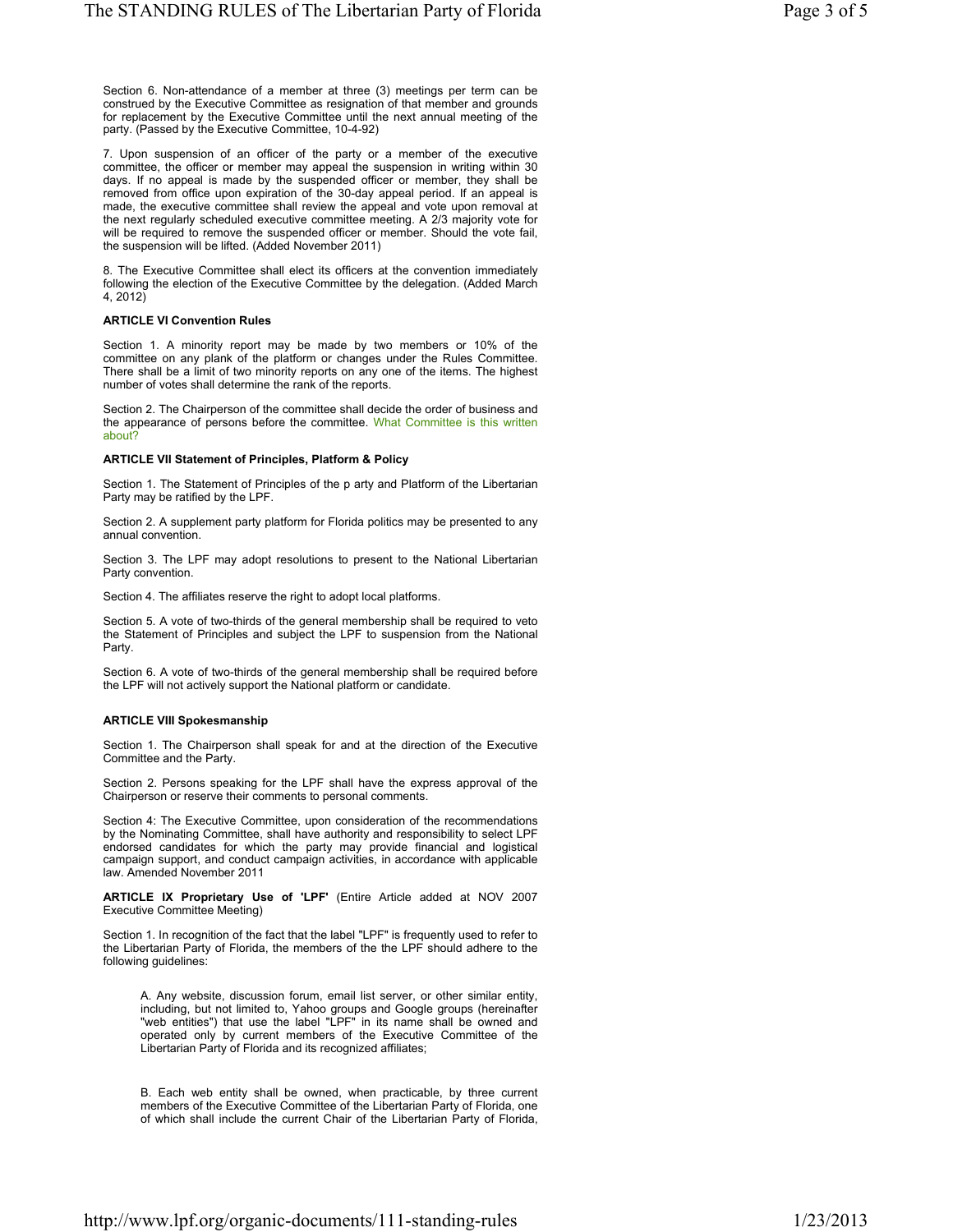and, if the web entity is limited in scope to a county where an affiliate is recognized, the Chair of the local affiliate of the Libertarian Party of Florida;

C. If ownership cannot be practically shared due to the nature of the web entity, the Chair of the Libertarian Party of Florida, and, if applicable, the Chair of any local affiliate, shall be moderators of the web entity;

D. If the conditions of b. and c. cannot be satisfied, the operator or owner of the web entity shall seek the written authorization of the Chair of the Libertarian Party of Florida, and, if applicable, the Chair of any local affiliate to create or continue operating said web entity.

E. If any member operates a web entity that frequently includes discussion that references the LPF or could reasonably be mistaken by a member of the general public as authorized communication by the LPF, such member should cause to be included within the web entity a disclaimer similar to the following in form and meaning: "The contents of this site (group, etc.) are not authorized or approved by the the Libertarian Party of Florida or any of its affiliates."

Section 2. The LPF recognizes and respects the rights of others to use the label "LPF" to accurately refer to the Libertarian Party of Florida. The LPF also asserts its right to maintain control over any use of the label "LPF" that may cause confusion as to the source and authenticity of any content included in any web entity.

Section 3. The LPF, through the Chair, shall designate members to serve as owners and moderators of web entities. Said members will serve in such roles at the discretion of the Chair and may be removed from such position at any time by the Chair.

Section 4. The owners of any web entity shall have the authority to terminate said entity, but shall take all reasonable action to preserve the contents and history of such web entity prior to its termination.

Section 5. The owners and moderators of any web entity should establish and publish policies consistent with the purposes of the web entity and consistently enforce said policies. Said enforcement should be at the discretion of the owners or moderators, subject to the authority of the Chair of the Libertarian Party of Florida to remove and change the owners or moderators of any web entity.

Section 6. All archives, document stores, electronic data, etc. that were created by, at the direction of, or authorized by the LPF remain its property and such archive or web entity should be owned and operated as directed in 1. However, the LPF expressly acknowledges the right of any person to compile and publish public information, so long as the compilation or publication cannot be reasonably mistaken as action taken by or authorized by the LPF.

# **ARTICLE X Annual Convention Agenda**

Section 1. The Executive Committee shall manage all conventions.

Section 2. Any members may request the Executive Committee to include on the agenda any item. Such request shall be in writing to the Chairperson thirty (30) days prior to the convention, or within seven (7) days following the announced date and place of the convention, whichever is closest to the convention date.

Section 3. The agenda must include all items required by the By-Laws and Standing Rules.

Section 4. The Rules Committee may establish and publish convention rules to supplement existing requirements and Standing Rules. The Chairperson may exercise this right unless one third of the delegates object.

# **ARTICLE XI Annual Convention**

Section 1. Unless the Executive Committee sets a different date, the annual convention of the LPF shall be held in the fall of each year.(Amended by the Executive Committee, 8-19-00)

Section 2. Special meetings of the LPF may be called by the Executive Committee or by two (2) county affiliates, or by twenty-five percent (25%) of the county affiliates, whichever is the largest.

# **ARTICLE XII Annual Convention Delegates & Procedures**

Section 1. Motions to be offered in the business meetings should be reduced to writing, signed by the maker and seconded, and filed with the Secretary; , except for routine matters, agenda items, short wording, or with leave of the Chairperson to omit written motions.